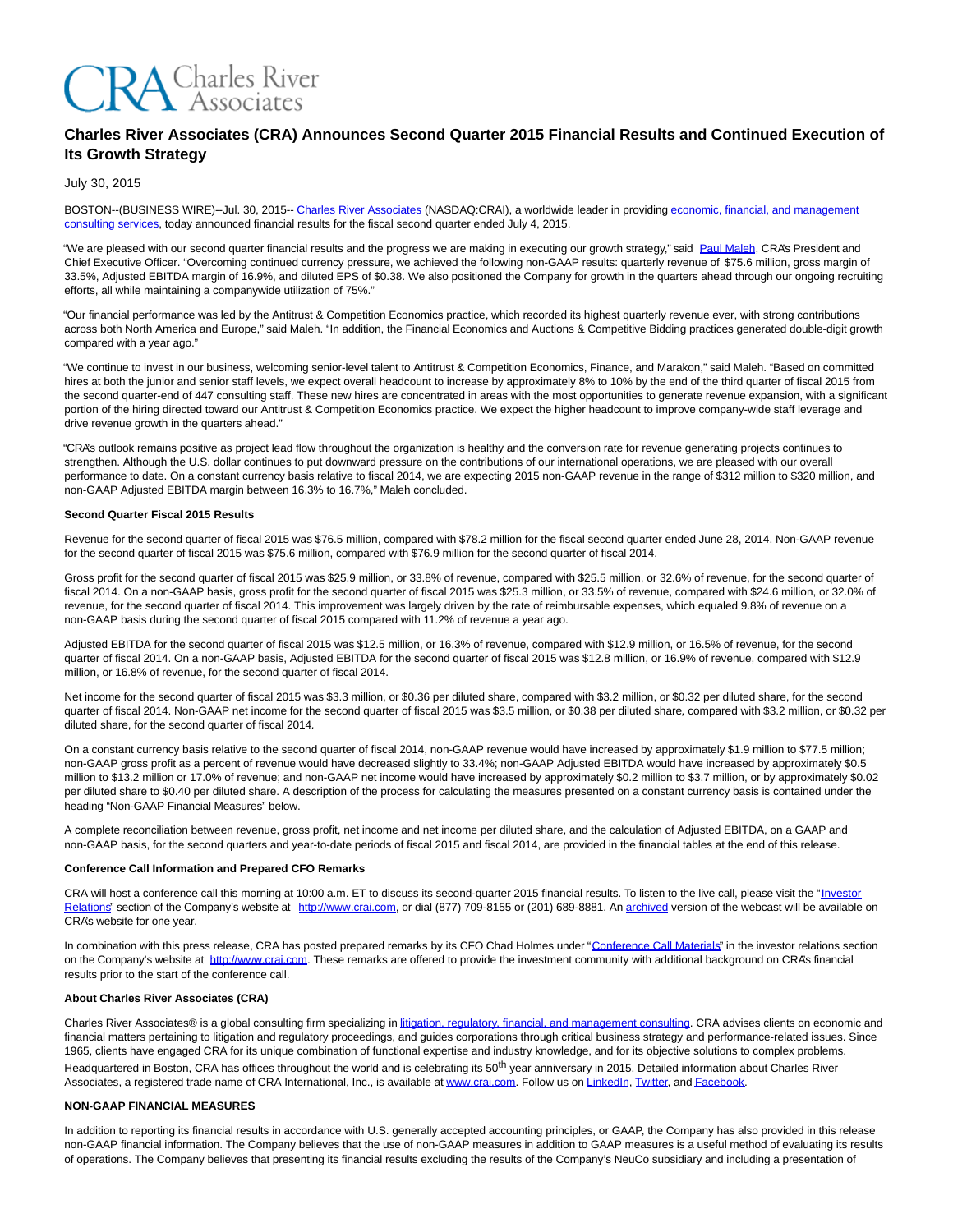Adjusted EBITDA is important to investors and management because it is more indicative of the Company's ongoing operating results and financial condition. These non-GAAP financial measures should be considered in conjunction with, but not as a substitute for, the financial information presented in accordance with GAAP, and the expected results calculated in accordance with GAAP and reconciliations to those expected results should be carefully evaluated. The non-GAAP financial measures used by the Company may be calculated differently from, and therefore may not be comparable to, similarly titled measures used by other companies. Specifically, for the second quarter of fiscal 2015, the second quarter of fiscal 2014, the year to date period ended as of the second quarter of fiscal 2014, and its fiscal 2015 guidance, the Company has excluded NeuCo's results, and for the year to date period ended as of the second quarter of fiscal 2015, the Company has excluded NeuCo's results and a non-cash charge relating to an increased liability for a future contingent consideration payment related to a prior acquisition. Also, in calculating "Adjusted EBITDA" from income (loss) from operations, the Company has excluded the following non-cash expenses: depreciation and amortization, share-based compensation expenses, and amortization of forgivable loans.

Finally, the Company also believes that fluctuations in foreign currency exchange rates can significantly affect its financial results and provides a constant currency presentation to supplement disclosures regarding its results of operations and performance. The Company calculates constant currency amounts relative to a prior period, which also constitute non-GAAP financial information, by converting its current period local currency financial results using the prior period exchange rates. The Company has presented in this press release its non-GAAP revenue, gross profit, net income, earnings per diluted share and Adjusted EBITDA for the second quarter of fiscal 2015 on a constant currency basis relative to the second quarter of fiscal 2014, and its guidance for fiscal 2015 non-GAAP revenue and Adjusted EBITDA on a constant currency basis relative to fiscal 2014.

# **SAFE HARBOR STATEMENT**

Statements in this press release concerning our future business, operating results and financial condition, including statements regarding increasing our headcount and any resulting effects on our performance, or containing any guidance regarding our future revenues, profits or other financial measures, and statements using the terms "expect," "outlook," "position," "anticipate," "believe" or similar expressions, are "forward-looking" statements as defined in the Private Securities Litigation Reform Act of 1995. These statements are based upon our current expectations and various underlying assumptions. Although we believe there is a reasonable basis for these statements and assumptions, and these statements are expressed in good faith, these statements are subject to a number of factors and uncertainties. Information contained in these forward-looking statements is inherently uncertain, and actual performance and results may differ materially due to many important factors. Our actual non-GAAP revenue and non-GAAP Adjusted EBITDA margin in 2015 could differ materially from the guidance presented herein as a result of, including, among other things, the loss of key employee consultants or non-employee experts; their failure to generate engagements for us; our inability to attract or hire qualified consultants or to utilize existing consultants; the unpredictable nature of litigation-related projects; dependence on the growth of our management consulting practice; the potential loss of clients; changes in the law that affect our practice areas; the demand environment; global economic conditions; foreign exchange rate fluctuations; intense competition; and the timing of and amount of new hires. In addition to these factors, other factors that could cause our actual performance or results to differ materially from any forward-looking statements include, among others, our restructuring costs and attributable annual cost savings, changes in our effective tax rate, share dilution from our stock-based compensation, completing acquisitions and factors related to our completed acquisitions, including integration of personnel, clients and offices and unanticipated expenses and liabilities, the risk of impairment write downs to our intangible assets, including goodwill, if our enterprise value declines below certain levels, risks associated with acquisitions we may make in the future, risks inherent in international operations, changes in accounting standards, rules and regulations, management of new offices, the ability of customers to terminate engagements with us on short notice, our ability to integrate successfully new consultants into our practice, our ability to collect on forgivable loans should any become due, general economic conditions, risks inherent in litigation, the performance of our NeuCo subsidiary, and professional liability. Further information on these and other potential factors that could affect our financial results is included in our periodic filings with the Securities and Exchange Commission, including risks under the heading "Risk Factors." We cannot guarantee any future results, levels of activity, performance or achievement. We undertake no obligation to update any forward-looking statements after the date of this press release, and we do not intend to do so.

# **CRA INTERNATIONAL, INC.**

### **UNAUDITED CONDENSED CONSOLIDATED STATEMENTS OF OPERATIONS INCLUDING A RECONCILIATION TO NON-GAAP RESULTS FOR THE QUARTER ENDED JULY 4, 2015 COMPARED TO THE QUARTER ENDED JUNE 28, 2014 (In thousands, except per share data)**

|                                                                                  |                               |                                 | Quarter Ended July 4, 2015                                     |                                   | Quarter Ended June 28, 2014    |                               |                                 |                                                                          |                                   |                                       |  |  |
|----------------------------------------------------------------------------------|-------------------------------|---------------------------------|----------------------------------------------------------------|-----------------------------------|--------------------------------|-------------------------------|---------------------------------|--------------------------------------------------------------------------|-----------------------------------|---------------------------------------|--|--|
|                                                                                  | <b>GAAP</b><br><b>Results</b> | GAAP %<br>of<br><b>Revenues</b> | <b>Adjustments</b><br>to GAAP<br><b>Results</b><br>(NeuCo) (1) | <b>Non-GAAP</b><br><b>Results</b> | Non-GAAP<br>$%$ of<br>Revenues | <b>GAAP</b><br><b>Results</b> | GAAP %<br>of<br><b>Revenues</b> | <b>Adjustments</b><br>to<br><b>GAAP</b><br><b>Results</b><br>(NeuCo) (1) | <b>Non-GAAP</b><br><b>Results</b> | Non-GAAP<br>$%$ of<br><b>Revenues</b> |  |  |
| Revenues                                                                         | 76,535<br>\$                  | 100.0%                          | - \$<br>937                                                    | \$<br>75,598                      | 100.0%                         | \$78,184                      | 100.0%                          | \$<br>1,309                                                              | \$<br>76,875                      | 100.0%                                |  |  |
| Costs of services                                                                | 50,675                        | 66.2%                           | 365                                                            | 50,310                            | 66.5%                          | 52,669                        | 67.4%                           | 400                                                                      | 52,269                            | 68.0%                                 |  |  |
| Gross profit                                                                     | 25,860                        | 33.8%                           | 572                                                            | 25,288                            | 33.5%                          | 25,515                        | 32.6%                           | 909                                                                      | 24,606                            | 32.0%                                 |  |  |
| Selling, general and administrative<br>expenses<br>Depreciation and amortization | 18,667<br>1,545               | 24.4%<br>2.0%                   | 830                                                            | 17,837<br>1,545                   | 23.6%<br>2.0%                  | 17,463<br>1,559               | 22.3%<br>2.0%                   | 925                                                                      | 16,538<br>1,559                   | 21.5%<br>2.0%                         |  |  |
| Income (loss) from operations                                                    | 5,648                         | 7.4%                            | (258)                                                          | 5,906                             | 7.8%                           | 6,493                         | 8.3%                            | (16)                                                                     | 6,509                             | 8.5%                                  |  |  |
| Interest and other income<br>(expense), net                                      | (257)                         | $-0.3%$                         | (14)                                                           | (243)                             | $-0.3%$                        | (159)                         | $-0.2%$                         | 11                                                                       | (170)                             | $-0.2%$                               |  |  |
| Income (loss) before provision for<br>income taxes<br>Provision for income taxes | 5,391<br>(2, 189)             | 7.0%<br>$-2.9%$                 | (272)<br>(7)                                                   | 5,663<br>(2, 182)                 | 7.5%<br>$-2.9%$                | 6,334<br>(3, 167)             | 8.1%<br>$-4.1%$                 | (5)<br>(41)                                                              | 6,339<br>(3, 126)                 | 8.2%<br>$-4.1%$                       |  |  |
| Net income (loss)<br>Net loss attributable to                                    | 3,202                         | 4.2%                            | (279)                                                          | 3,481                             | 4.6%                           | 3,167                         | 4.1%                            | (46)                                                                     | 3,213                             | 4.2%                                  |  |  |
| noncontrolling interest, net of tax                                              | 123                           | 0.2%                            | 123                                                            |                                   | 0.0%                           | 21                            | 0.0%                            | 21                                                                       |                                   | 0.0%                                  |  |  |
| Net income (loss) attributable to<br>CRA International, Inc.                     | 3,325<br>S.                   | 4.3%                            | (156)<br>\$                                                    | 3,481<br>\$                       |                                | 4.6% \$3,188                  | 4.1%                            | (25)<br>\$                                                               | \$<br>3,213                       | 4.2%                                  |  |  |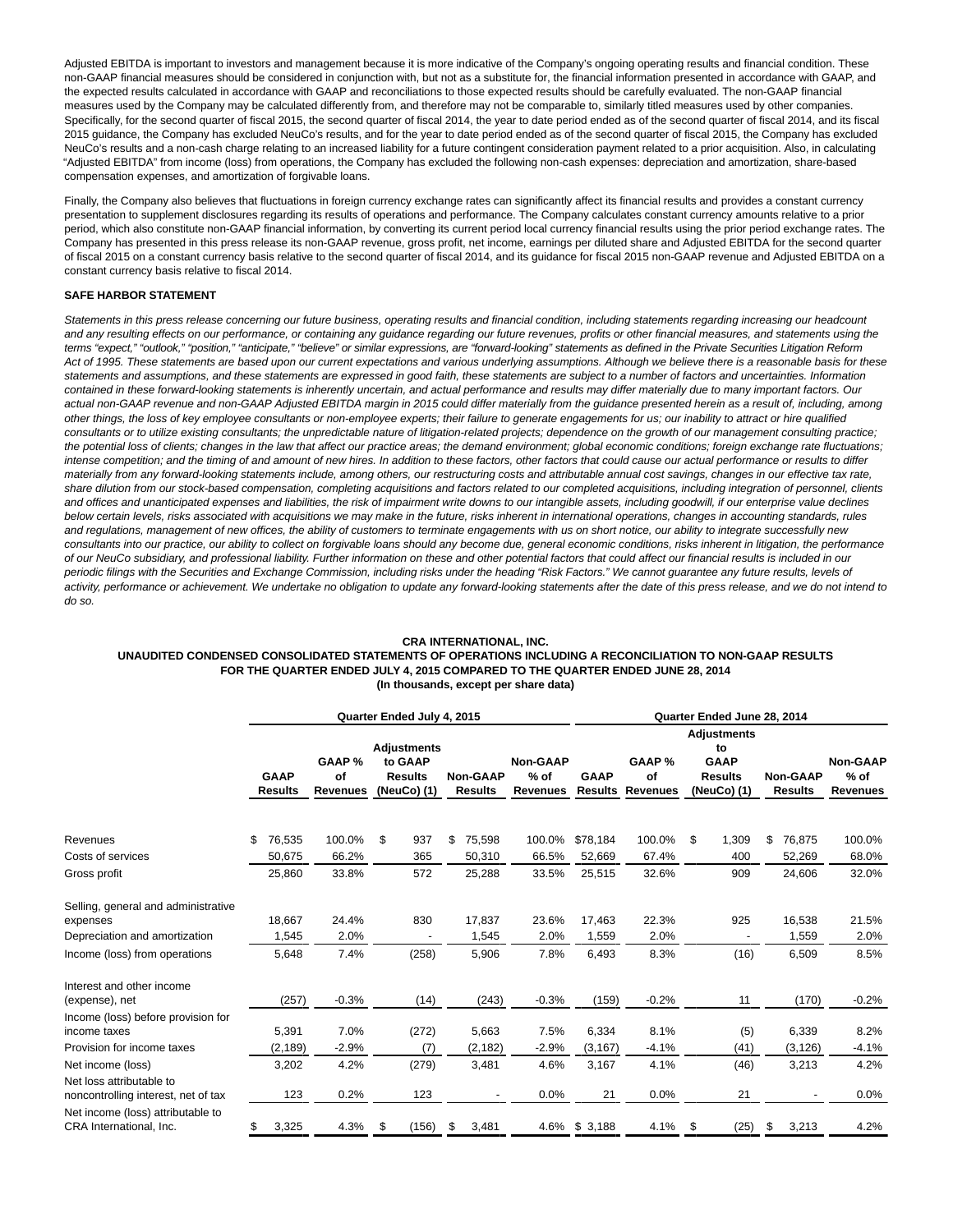Net income per share attributable to CRA International, Inc.:

| UNA INGHIANUHAI, ING.                             |       |       |             |        |
|---------------------------------------------------|-------|-------|-------------|--------|
| <b>Basic</b>                                      | 0.37  | 0.39  | \$<br>0.32  | 0.32   |
| <b>Diluted</b>                                    | 0.36  | 0.38  | 0.32<br>\$. | 0.32   |
| Weighted average number of<br>shares outstanding: |       |       |             |        |
| <b>Basic</b>                                      | 9,034 | 9,034 | 9,919       | 9,919  |
| <b>Diluted</b>                                    | 9,253 | 9,253 | 10,026      | 10,026 |
|                                                   |       |       |             |        |

(1) These adjustments include activity related to NeuCo in the Company's GAAP results.

# **CRA INTERNATIONAL, INC. UNAUDITED CONSOLIDATED STATEMENTS OF OPERATIONS INCLUDING A RECONCILIATION TO NON-GAAP RESULTS FOR THE YEAR-TO-DATE PERIOD ENDED JULY 4, 2015 COMPARED TO THE YEAR-TO-DATE PERIOD ENDED JUNE 28, 2014 (In thousands, except per share data)**

|                                                                                                                            |                                |                                | Year-To-Date Period Ended July 4, 2015                                                     |                                                                          | Year-To-Date Period Ended June 28, 2014 |                                     |                                |                                |                                                                          |                                   |                                              |
|----------------------------------------------------------------------------------------------------------------------------|--------------------------------|--------------------------------|--------------------------------------------------------------------------------------------|--------------------------------------------------------------------------|-----------------------------------------|-------------------------------------|--------------------------------|--------------------------------|--------------------------------------------------------------------------|-----------------------------------|----------------------------------------------|
|                                                                                                                            | <b>GAAP</b><br><b>Results</b>  | GAAP%<br>of<br><b>Revenues</b> | <b>Adjustments</b><br>to<br><b>GAAP</b><br><b>Results</b><br>(Contingent<br>Liability) (1) | <b>Adjustments</b><br>to<br><b>GAAP</b><br><b>Results</b><br>(NeuCo) (2) | <b>Non-GAAP</b><br><b>Results</b>       | Non-GAAP<br>% of<br><b>Revenues</b> | <b>GAAP</b><br><b>Results</b>  | GAAP%<br>of<br><b>Revenues</b> | <b>Adjustments</b><br>to<br><b>GAAP</b><br><b>Results</b><br>(NeuCo) (2) | <b>Non-GAAP</b><br><b>Results</b> | <b>Non-GAAP</b><br>$%$ of<br><b>Revenues</b> |
| Revenues<br>Costs of services<br>Gross profit                                                                              | \$154,574<br>104,494<br>50,080 | 100.0%<br>67.6%<br>32.4%       | \$<br>÷,<br>833<br>(833)                                                                   | \$<br>1,804<br>706<br>1,098                                              | \$152,770<br>102,955<br>49,815          | 100.0%<br>67.4%<br>32.6%            | \$154,429<br>104,535<br>49,894 | 100.0%<br>67.7%<br>32.3%       | \$<br>2,473<br>764<br>1,709                                              | \$151,956<br>103,771<br>48,185    | 100.0%<br>68.3%<br>31.7%                     |
| Selling, general and<br>administrative<br>expenses<br>Depreciation and<br>amortization<br>Income (loss) from<br>operations | 36,750<br>3,206<br>10,124      | 23.8%<br>2.1%<br>6.5%          | (833)                                                                                      | 1,633<br>(535)                                                           | 35,117<br>3,206<br>11,492               | 23.0%<br>2.1%<br>7.5%               | 34,623<br>3,149<br>12,122      | 22.4%<br>2.0%<br>7.8%          | 1,887<br>(178)                                                           | 32,736<br>3,149<br>12,300         | 21.5%<br>2.1%<br>8.1%                        |
| Interest and other<br>income (expense),<br>net<br>Income (loss) before<br>provision for income                             | (102)                          | $-0.1%$                        |                                                                                            | 584                                                                      | (686)                                   | $-0.4%$                             | (404)                          | $-0.3%$                        | (6)                                                                      | (398)                             | $-0.3%$                                      |
| taxes<br>and noncontrolling<br>interest<br>Provision for income<br>taxes                                                   | 10,022<br>(3,921)              | 6.5%<br>$-2.5%$                | (833)                                                                                      | 49<br>(55)                                                               | 10,806<br>(3,866)                       | 7.1%<br>$-2.5%$                     | 11,718<br>(5, 243)             | 7.6%<br>$-3.4%$                | (184)<br>(94)                                                            | 11,902<br>(5, 149)                | 7.8%<br>$-3.4%$                              |
| Net income (loss)<br>Net loss attributable<br>to noncontrolling<br>interest, net of tax                                    | 6,101<br>3                     | 3.9%<br>0.0%                   | (833)                                                                                      | (6)<br>3                                                                 | 6,940                                   | 4.5%<br>0.0%                        | 6,475<br>123                   | 4.2%<br>0.1%                   | (278)<br>123                                                             | 6,753                             | 4.4%<br>0.0%                                 |
| Net income (loss)<br>attributable to CRA<br>International, Inc.                                                            | 6,104<br>\$                    | 3.9%                           | \$<br>(833)                                                                                | \$<br>(3)                                                                | \$<br>6,940                             | 4.5%                                | 6,598<br>\$                    | 4.3%                           | \$<br>(155)                                                              | \$<br>6,753                       | 4.4%                                         |
| Net income per<br>share attributable to<br>CRA International,<br>Inc.<br>Basic<br><b>Diluted</b>                           | \$<br>0.66<br>0.65<br>\$       |                                |                                                                                            |                                                                          | 0.76<br>\$<br>\$<br>0.74                |                                     | 0.66<br>\$<br>\$<br>0.66       |                                |                                                                          | \$<br>0.68<br>\$<br>0.67          |                                              |
| Weighted average<br>number of shares<br>outstanding:<br><b>Basic</b>                                                       | 9,112                          |                                |                                                                                            |                                                                          | 9,112                                   |                                     | 9,974                          |                                |                                                                          | 9,974                             |                                              |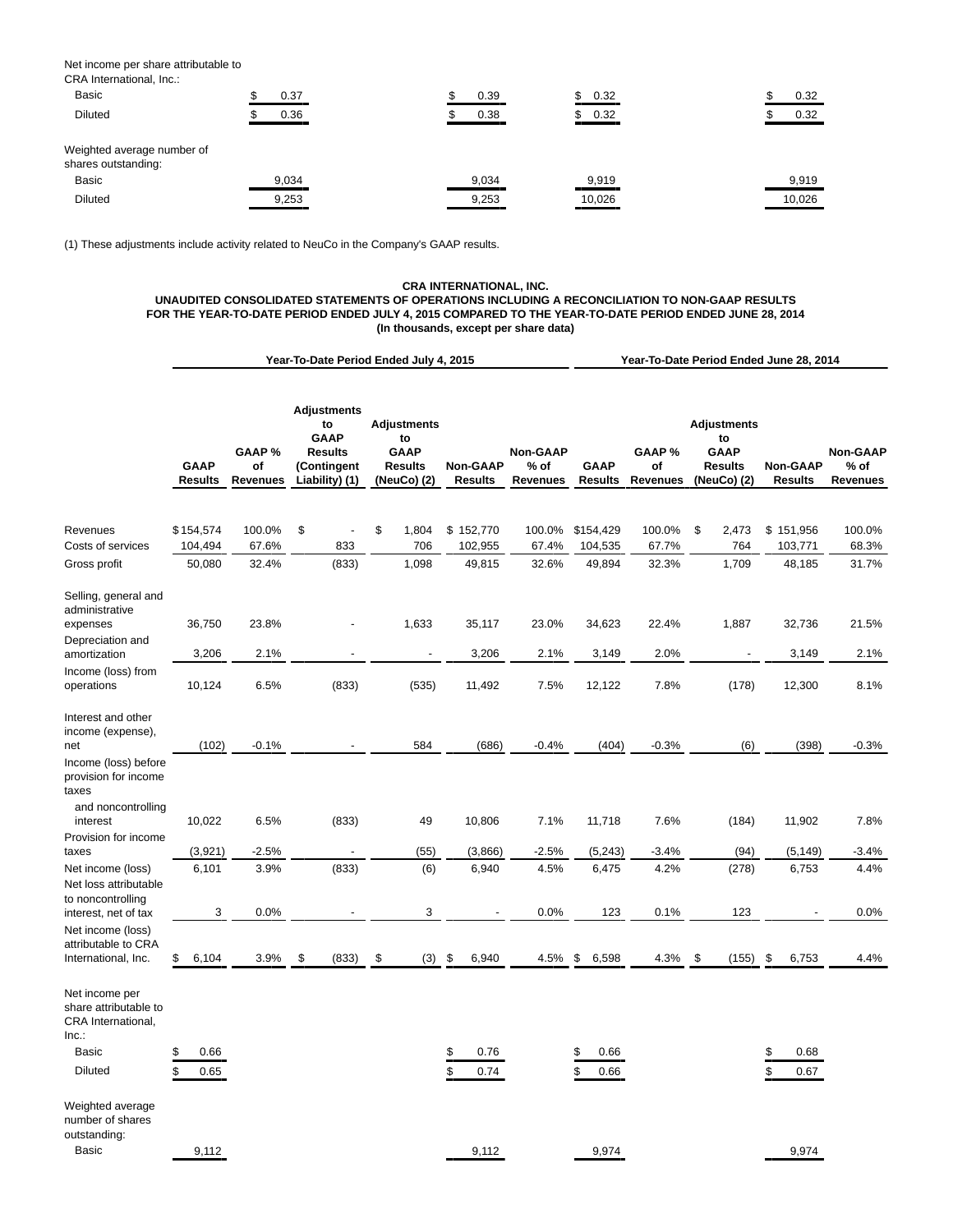(1) These adjustments include activity related to the increase of the liability for future contingent consideration payments related to a prior acquisition.

(2) These adjustments include activity related to NeuCo in the Company's GAAP results.

### **CRA INTERNATIONAL, INC. UNAUDITED ADJUSTED EBITDA INCLUDING A RECONCILIATION TO NON-GAAP ADJUSTED EBITDA FOR THE QUARTER AND YEAR-TO-DATE PERIOD ENDED JULY 4, 2015 COMPARED TO THE QUARTER AND YEAR-TO-DATE PERIOD ENDED JUNE 28, 2014**

**(In thousands)**

|                                                          | <b>GAAP</b><br>Quarter<br>Ended<br>July 4, 2015 | <b>GAAP</b><br>$%$ of<br>Revenues | <b>Adjustments</b><br>to<br><b>GAAP</b><br><b>Results</b><br>Contingent<br>Liability (1) | <b>Adjustments</b><br>to<br><b>GAAP</b><br><b>Results</b><br>NeuCo (2) | <b>Non-GAAP</b><br>Quarter<br>Ended<br>July 4, 2015 | <b>Non-GAAP</b><br>$%$ of<br>Revenues | <b>GAAP</b><br>Quarter<br>Ended<br><b>June 28,</b><br>2014 | <b>GAAP</b><br>$%$ of<br>Revenues | <b>Adjustments</b><br>to<br><b>GAAP</b><br><b>Results</b><br>NeuCo (2) | <b>Non-GAAP</b><br>Quarter<br>Ended<br><b>June 28,</b><br>2014 | <b>Non-GAAP</b><br>$%$ of<br>Revenues |
|----------------------------------------------------------|-------------------------------------------------|-----------------------------------|------------------------------------------------------------------------------------------|------------------------------------------------------------------------|-----------------------------------------------------|---------------------------------------|------------------------------------------------------------|-----------------------------------|------------------------------------------------------------------------|----------------------------------------------------------------|---------------------------------------|
| Income (loss)<br>from<br>operations<br>Depreciation      | \$<br>5,648                                     | 7.4%                              | \$<br>$\overline{\phantom{a}}$                                                           | \$<br>(258)                                                            | \$<br>5,906                                         | 7.8%                                  | \$<br>6,493                                                | 8.3%                              | \$<br>(16)                                                             | \$<br>6,509                                                    | 8.5%                                  |
| and<br>amortization                                      | 1,545                                           | 2.0%                              |                                                                                          |                                                                        | 1,545                                               | 2.0%                                  | 1,559                                                      | 2.0%                              |                                                                        | 1,559                                                          | 2.0%                                  |
| <b>EBITDA</b><br>Share-based<br>compensation<br>expenses | 7,193<br>1,389                                  | 9.4%<br>1.8%                      |                                                                                          | (258)                                                                  | 7,451<br>1,389                                      | 9.9%<br>1.8%                          | 8,052<br>1,289                                             | 10.3%<br>1.6%                     | (16)                                                                   | 8,068<br>1,289                                                 | 10.5%<br>1.7%                         |
| Amortization<br>of forgivable<br>loans<br>Adjusted       | 3,926                                           | 5.1%                              |                                                                                          |                                                                        | 3,926                                               | 5.2%                                  | 3,543                                                      | 4.5%                              |                                                                        | 3,543                                                          | 4.6%                                  |
| <b>EBITDA</b>                                            | \$<br>12,508                                    | 16.3%                             | \$                                                                                       | \$<br>(258)                                                            | \$<br>12,766                                        | 16.9%                                 | \$<br>12,884                                               | 16.5%                             | \$<br>(16)                                                             | \$<br>12,900                                                   | 16.8%                                 |

|                                         | <b>GAAP</b><br>Year-to-Date<br>Period<br><b>Ended</b><br>July 4, 2015 | <b>GAAP</b><br>$%$ of<br>Revenues | <b>Adjustments</b><br>to<br><b>GAAP</b><br><b>Results</b><br>Contingent<br>Liability (1) | <b>Adjustments</b><br>to<br><b>GAAP</b><br><b>Results</b><br>NeuCo (2) |     | <b>Non-GAAP</b><br>Year-to-Date<br>Period<br>Ended<br>July 4, 2015 | <b>Non-GAAP</b><br>$%$ of<br>Revenues | <b>GAAP</b><br>Year-to-Date<br>Period<br>Ended<br><b>June 28,</b><br>2014 | <b>GAAP</b><br>$%$ of<br><b>Revenues</b> | Adjustments<br>to<br><b>GAAP</b><br><b>Results</b><br>NeuCo (2) | Non-GAAP<br>Year-to-Date<br>Period<br><b>Ended</b><br><b>June 28,</b><br>2014 | Non-GAAP<br>$%$ of<br><b>Revenues</b> |
|-----------------------------------------|-----------------------------------------------------------------------|-----------------------------------|------------------------------------------------------------------------------------------|------------------------------------------------------------------------|-----|--------------------------------------------------------------------|---------------------------------------|---------------------------------------------------------------------------|------------------------------------------|-----------------------------------------------------------------|-------------------------------------------------------------------------------|---------------------------------------|
| Income (loss)<br>from                   |                                                                       |                                   |                                                                                          |                                                                        |     |                                                                    |                                       |                                                                           |                                          |                                                                 |                                                                               |                                       |
| operations                              | \$<br>10,124                                                          | 6.5%                              | \$<br>(833)                                                                              | \$<br>(535)                                                            | -\$ | 11,492                                                             | 7.5%                                  | \$<br>12,122                                                              | 7.8%                                     | \$<br>(178)                                                     | \$<br>12,300                                                                  | 8.1%                                  |
| Depreciation<br>and                     |                                                                       |                                   |                                                                                          |                                                                        |     |                                                                    |                                       |                                                                           |                                          |                                                                 |                                                                               |                                       |
| amortization                            | 3,206                                                                 | 2.1%                              |                                                                                          |                                                                        |     | 3,206                                                              | 2.1%                                  | 3,149                                                                     | 2.0%                                     |                                                                 | 3,149                                                                         | 2.1%                                  |
| <b>EBITDA</b>                           | 13,330                                                                | 8.6%                              | (833)                                                                                    | (535)                                                                  |     | 14,698                                                             | 9.6%                                  | 15,271                                                                    | 9.9%                                     | (178)                                                           | 15,449                                                                        | 10.2%                                 |
| Share-based<br>compensation<br>expenses | 2,998                                                                 | 1.9%                              |                                                                                          |                                                                        |     | 2,998                                                              | 2.0%                                  | 2,616                                                                     | 1.7%                                     |                                                                 | 2,616                                                                         | 1.7%                                  |
| Amortization<br>of forgivable<br>loans  | 7,500                                                                 | 4.9%                              |                                                                                          |                                                                        |     | 7,500                                                              | 4.9%                                  | 6,922                                                                     | 4.5%                                     |                                                                 | 6,922                                                                         | 4.6%                                  |
| Adjusted<br><b>EBITDA</b>               | \$<br>23,828                                                          | 15.4%                             | \$<br>(833)                                                                              | \$<br>(535)                                                            | \$  | 25,196                                                             | 16.5%                                 | \$<br>24,809                                                              | 16.1%                                    | \$<br>(178)                                                     | \$<br>24,987                                                                  | 16.4%                                 |

(1) These adjustments include activity related to the increase of the liability for future contingent consideration payments related to a prior acquisition.

(2) These adjustments include activity related to NeuCo in the Company's GAAP results.

# **CRA INTERNATIONAL, INC. UNAUDITED CONDENSED CONSOLIDATED BALANCE SHEETS (In thousands)**

**July 4, January 3, 2015 2015**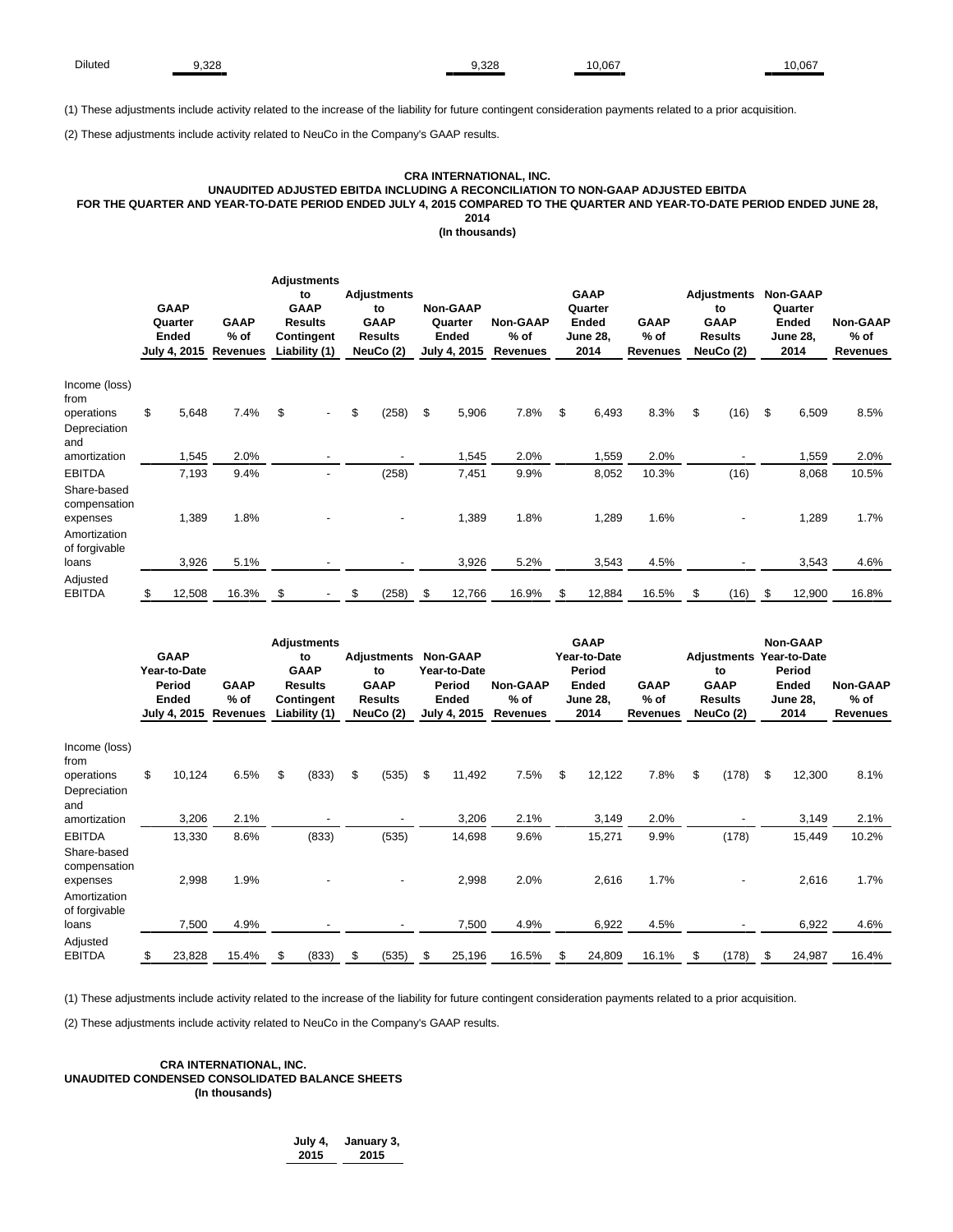# **Assets**

| Cash and cash equivalents                  | \$<br>15,816 \$ | 48,199        |
|--------------------------------------------|-----------------|---------------|
| Accounts receivable and unbilled, net      | 87,524          | 83,165        |
| Other current assets                       | 40,180          | 33,803        |
| Total current assets                       | 143,520         | 165,167       |
| Property and equipment, net                | 23,509          | 14,696        |
| Goodwill and intangible assets, net        | 86,383          | 87,060        |
| Other assets                               | 42,975          | 48,089        |
| Total assets                               | $$296,387$ \$   | 315,012       |
| Liabilities and shareholders' equity       |                 |               |
| <b>Current liabilities</b>                 | \$<br>65,500 \$ | 88,394        |
| Long-term liabilities                      | 15,821          | 11,914        |
| <b>Total liabilities</b>                   | 81,321          | 100,308       |
| Total shareholders' equity                 | 215,066         | 214,704       |
| Total liabilities and shareholders' equity | \$296.387       | \$<br>315,012 |

# **CRA INTERNATIONAL, INC. UNAUDITED CONDENSED CONSOLIDATED STATEMENTS OF CASH FLOWS**

(In thousands)

|                                                               | Period Ended    | Fiscal Year-to-Date Fiscal Year-to-Date<br><b>Period Ended</b> |           |  |  |
|---------------------------------------------------------------|-----------------|----------------------------------------------------------------|-----------|--|--|
|                                                               | July 4,<br>2015 | <b>June 28,</b><br>2014                                        |           |  |  |
| Operating activities:                                         |                 |                                                                |           |  |  |
| Net income                                                    | \$<br>6,101     | \$                                                             | 6,475     |  |  |
| Adjustments to reconcile net income                           |                 |                                                                |           |  |  |
| to net cash used in operating activities,                     |                 |                                                                |           |  |  |
| net of effect of acquired businesses:                         |                 |                                                                |           |  |  |
| Non-cash items, net                                           | 9,677           |                                                                | 3,768     |  |  |
| Accounts receivable and unbilled services                     | (5,228)         |                                                                | (8,621)   |  |  |
| Working capital items, net                                    | (27, 114)       |                                                                | (16, 792) |  |  |
| Net cash used in operating activities                         | (16, 564)       |                                                                | (15, 170) |  |  |
| Investing activities:                                         |                 |                                                                |           |  |  |
| Consideration relating to acquisitions, net                   |                 |                                                                | (1,537)   |  |  |
| Purchase of property and equipment                            | (8, 492)        |                                                                | (1,358)   |  |  |
| Collections on notes receivable                               | 1,560           |                                                                | 14        |  |  |
| Payments on notes receivable                                  | (40)            |                                                                |           |  |  |
| Net cash used in investing activities                         | (6,972)         |                                                                | (2,881)   |  |  |
| Financing activities:                                         |                 |                                                                |           |  |  |
| Issuance of common stock, principally stock option exercises  | 105             |                                                                |           |  |  |
| Payments on notes payable                                     | (300)           |                                                                | (26)      |  |  |
| Borrowings under line of credit                               | 4,000           |                                                                |           |  |  |
| Repayments under line of credit                               | (4,000)         |                                                                |           |  |  |
| Tax withholding payments reimbursed by restricted shares      | (111)           |                                                                | (143)     |  |  |
| Excess tax benefits from share-based compensation             | 87              |                                                                |           |  |  |
| Repurchase of common stock                                    | (7,968)         |                                                                | (5, 355)  |  |  |
| Net cash used in financing activities                         | (8, 187)        |                                                                | (5, 524)  |  |  |
| Effect of foreign exchange rates on cash and cash equivalents | (660)           |                                                                | (62)      |  |  |
| Net decrease in cash and cash equivalents                     | (32, 383)       |                                                                | (23, 637) |  |  |
| Cash and cash equivalents at beginning of period              | 48,199          |                                                                | 51,251    |  |  |
| Cash and cash equivalents at end of period                    | \$<br>15,816    | \$                                                             | 27,614    |  |  |

Supplemental cash flow information: